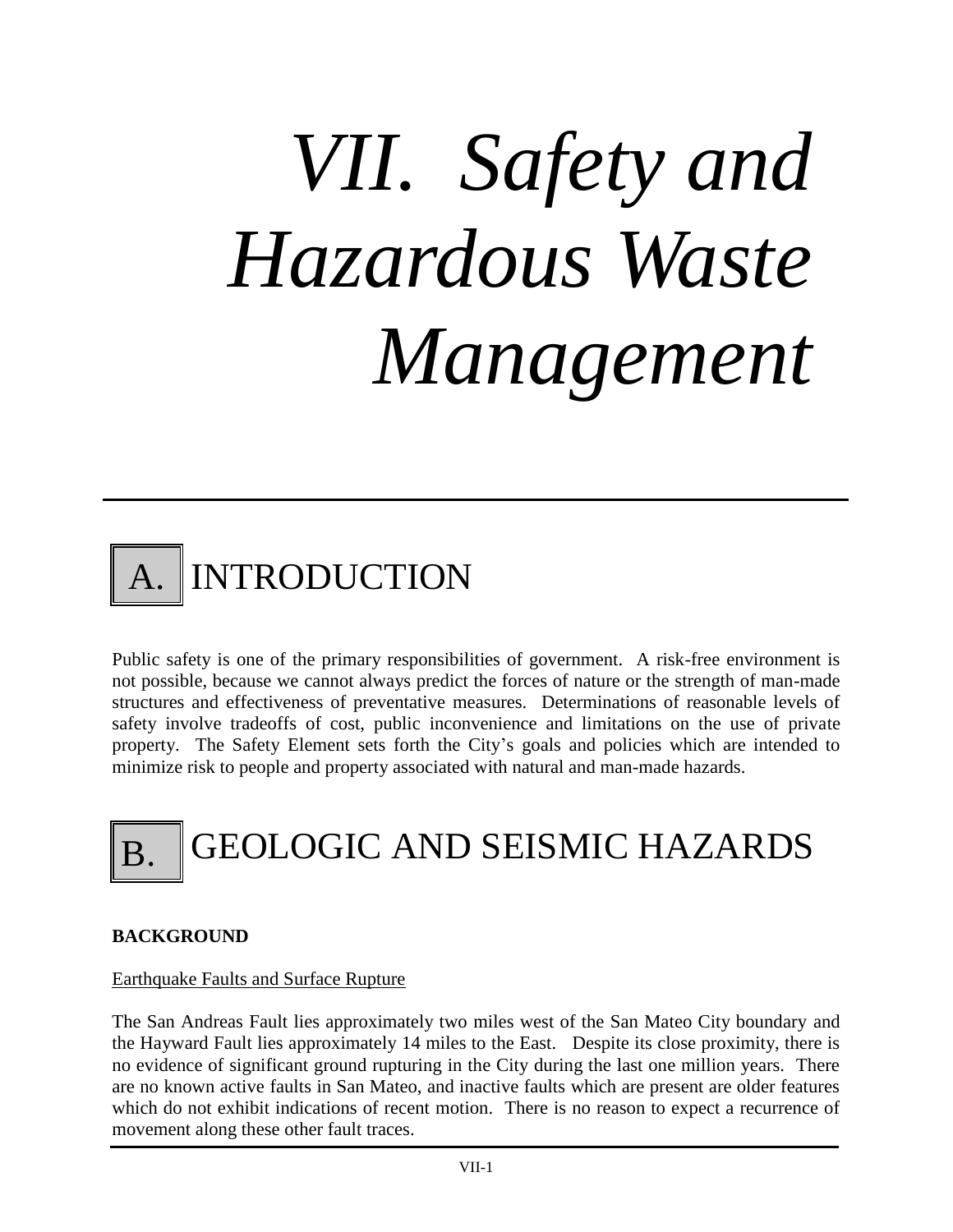## Ground Shaking and Seismically Induced Waves

Past earthquakes have shown that often the underlying soil conditions pose a greater hazard to structures than the proximity to a fault. Ground shaking from an earthquake is amplified and lasts longer in unconsolidated or water saturated, soils such as bay mud, than in harder bedrock (see Figure S-1). Ground shaking can cause structural failure of buildings in moderate to severe earthquakes, particularly older structures built prior to the establishment of seismic safety standards in 1933. Masonry buildings are particularly vulnerable to the lateral motion of earthquakes unless properly reinforced. In 1989, the City's Building Inspection Division identified 25 unreinforced masonry structures which maybe seismically hazardous. All but 2 of these buildings are located downtown, predominantly on East Third Avenue, Second Avenue and B Street. As of August 2008, 23 of the 25 unreinforced masonry buildings have completed seismic retrofitting to increase stability in an earthquake. The remaining 2 unreinforced masonry buildings are expected to be seismically retrofitted by the end of 2009. A list of these buildings is available in the Building Division.

Concrete tilt-up buildings constructed prior to 1973 may be vulnerable to structural damage due to ground shaking. The City has approximately 40 such buildings, a number of which have been retrofitted since the Loma Prieta earthquake in 1989. Most steel and wood frame buildings, due to their lighter materials and seismically stability, have an excellent performance record.

Beyond structural failure, building features including exterior parapets, ornamentation and large windows may be hazardous in the event of an earthquake. Other potentially dangerous effects of ground shaking may include separation of buildings from their foundations, falling furniture and suspended ceilings, and collapsed chimneys. Freeway overpasses are also critical structures which may collapse in a major earthquake.

The Loma Prieta earthquake on October 17, 1989, was measured at 7.1 on the Richter scale with the epicenter located between Santa Cruz and San Jose. San Mateo sustained substantial building damage, but no fatalities. Earthquake damage in the City was estimated at approximately \$240 million, which included \$100 million in structural damage and the remainder due to damage to building contents. One unreinforced masonry building in the downtown experienced structural failure of parapet walls causing significant but repairable damage. Several concrete tilt-up structures and other buildings also experienced structural damage, but all were repairable. Extensive interior damage was caused by falling ceiling tiles, broken glass, and toppled furnishings. Numerous steel and concrete buildings had cracking of the concrete fascia, but no major structural damage. There were approximately 200 chimneys that failed or had significant damage.

While this earthquake resulted in substantial damage, it is important to note that its magnitude was classified as a "major" earthquake. The force of a great earthquake, similar to the 1906 San Francisco earthquake which was estimated to have been 8.3 on the Richter scale, would have been at least 16 times greater than the Loma Prieta earthquake. An earthquake of this magnitude would have a tremendous and long-term impact on the operations and financial health of the City.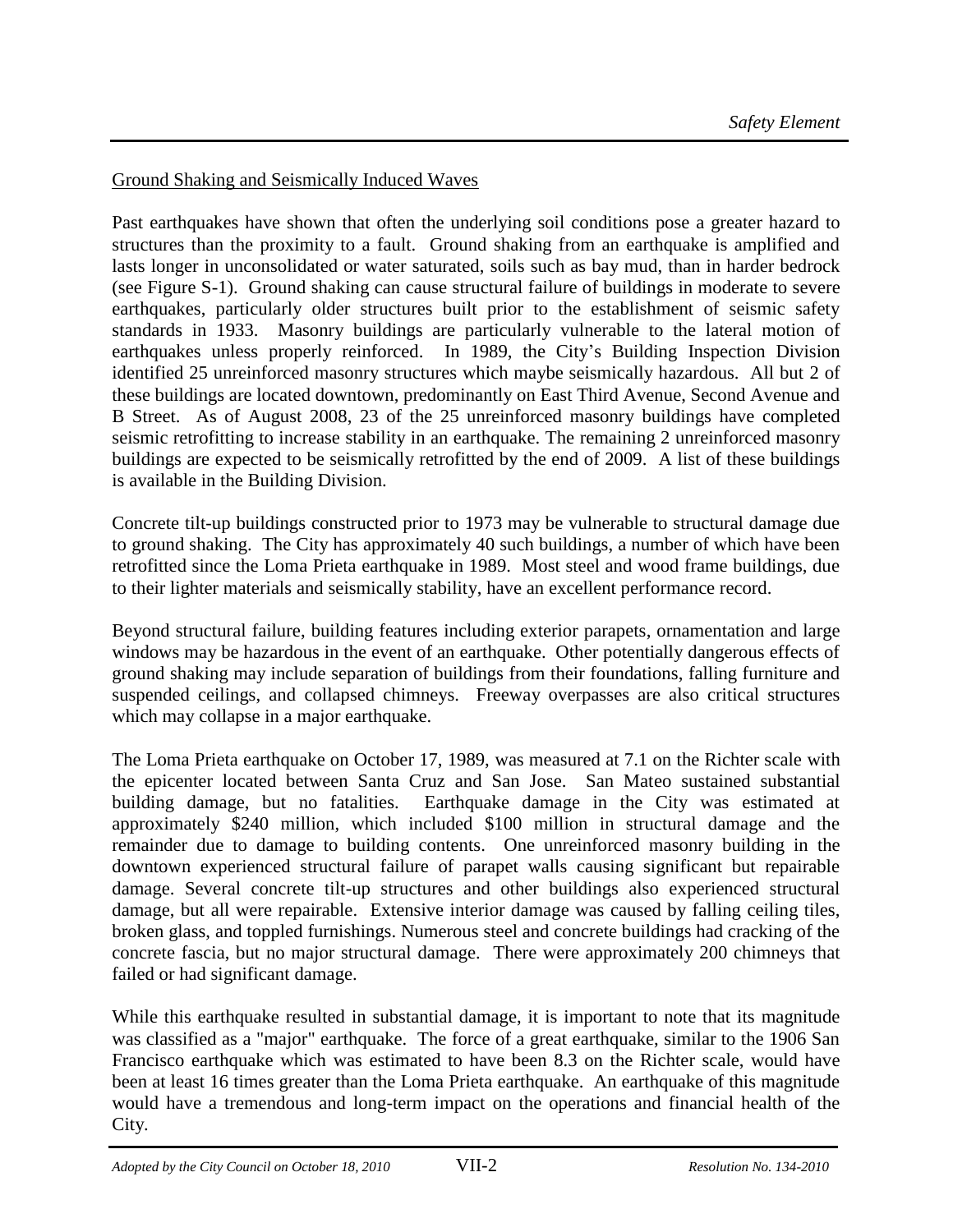The ground shaking of earthquakes can also cause water related hazards known as tsunamis and seiches. Tsunamis are sea waves commonly accompanying large submarine earthquakes. Such underwater fault ruptures are generally not present along the California coast. The likelihood of a major tsunami created near Alaska causing flooding of the San Mateo bayfront is very remote since a wave 20 feet in height at the Golden Gate would be necessary to reach Coyote Point. The area of inundation from such a tsunami is shown on Figure S-4.

A seiche is an earthquake induced water wave in a confined body of water, such as swimming pools, water storage tanks, or reservoirs. Even in large bodies of water, seiches typically are less than one foot high. The potential for overtopping of Crystal Springs Reservoir is very remote and would not pose a flooding danger. There are approximately 20 water supply tanks in San Mateo, most of which are covered.

# Ground Failure: Landslides, Mudslides and Liquefaction

Slope failure is usually associated with heavy rainfall or a major earthquake. In the Bay Area, landslides most commonly occur on slopes greater than 15%. Grading activities which increase slope or alter drainage patterns often contribute to landslides. San Mateo's western hills are generally stable. Past known slope failures, which number over 50, have primarily occurred in the Laurelwood, Highlands and Country Club Heights areas, and are indicated on Figure S-2. Although past landslides have caused property damage, no loss of life or dwellings has occurred.

Another form of ground failure is liquefaction, which occurs as a result of an earthquake when grains of soil become saturated. The soils become unstable and may behave as a liquid, causing sudden ground failure. Liquefaction can be particularly destructive to building foundations. Two common engineering practices to minimize these effects are to support buildings on piles driven through filled soils to bedrock or on "floating" foundations designed to shift with the altered soils. In San Mateo, the risk of liquefaction is highest on former baylands which were filled, which extends as far west as El Camino Real as shown on Figure S-2. Areas of particular concern include former sand beds or tidal channels indicated in Appendix H.

#### Other Geologic Problems: Ground Settlement and Erosion

Other geologic processes occur in San Mateo which may not be life-threatening, but nonetheless cause damage to property and the environment. Ground settlement results from the compaction of unconsolidated soils, causing buildings and foundations to crack, and utility lines to separate. In San Mateo, ground settlement typically occurs on filled baylands in the eastern portion of the City. Mitigating measures include proper soil compaction, construction methods such as pile driving or floating foundations, and allowance of settlement in the design of utilities.

Soil erosion and the resulting sedimentation of creeks and storm drains are natural processes which can be greatly accelerated by human activities such as grading, vegetation clearing and poorly engineered drainage systems. This problem is most critical in the western hills, and can be controlled through development restrictions and engineering techniques.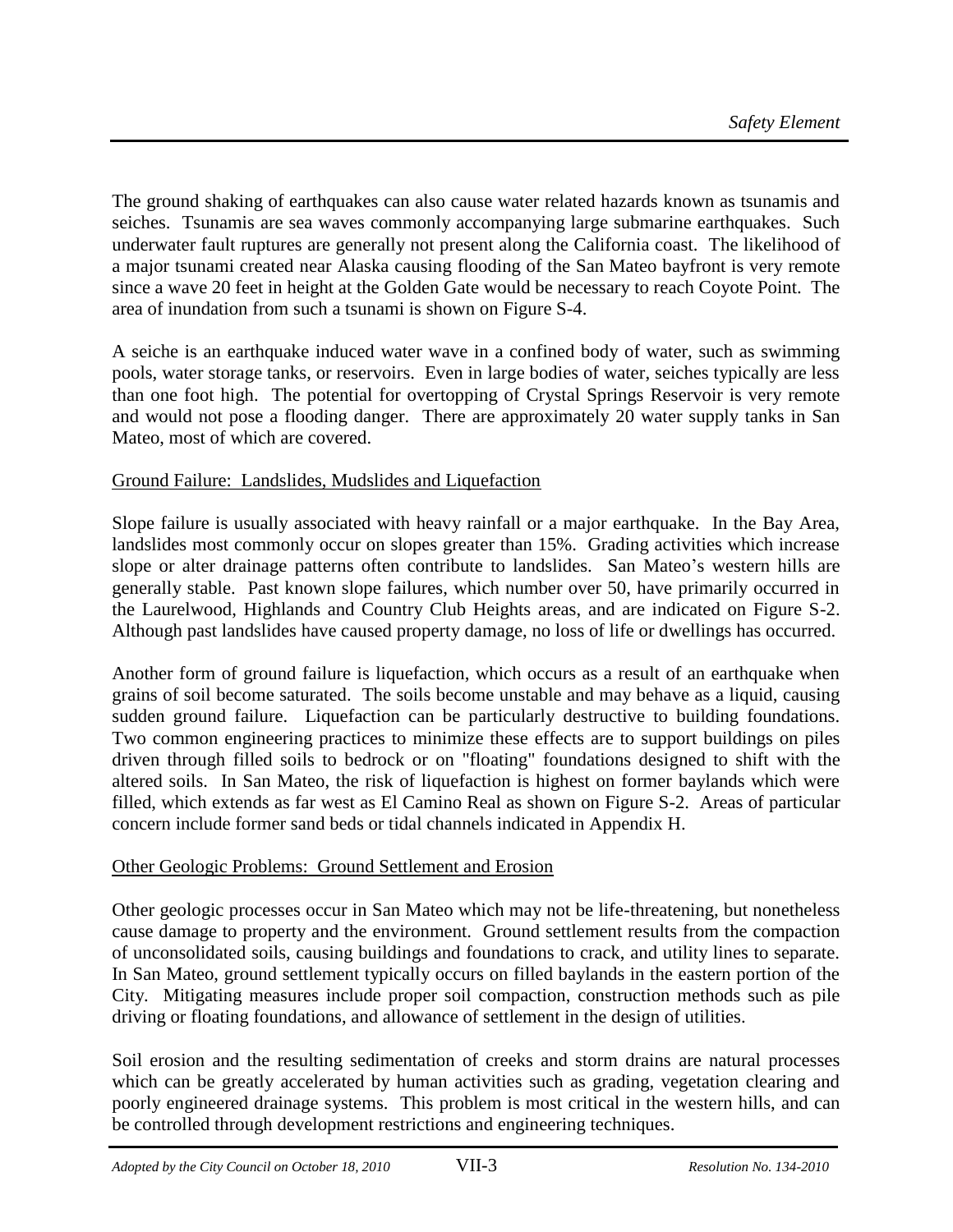## **GOALS AND POLICIES**

**GOAL 1:** Take steps to protect the community from unreasonable risk to life and property caused by seismic and geologic hazards.

## **POLICIES:**

**S 1.1: Geologic Hazards.** Require site specific geotechnical and engineering studies, subject to the review and approval of the City Engineer and Building Official, for development proposed on sites identified in Figure S-2 as having moderate or high potential for ground failure. Permit development in areas of potential geologic hazards only where it can be demonstrated that the project will not be endangered by, nor contribute to, the hazardous condition on the site or on adjacent properties.

Figure S-2 identifies those areas of the City which may be subject to ground failure. If development is proposed, detailed geotechnical and engineering studies are necessary to determine if the development is appropriate to the particular site and to evaluate potential impacts on adjoining properties. In most cases, mitigation measures may be imposed, dictating certain engineering methods for appropriate building foundation construction and drainage control.

**S 1.2: Hillside Development Standards.** Regulate hillside development consistent with the City's Site Development Code and Open Space/Conservation Policy 3.1.

Most of San Mateo's western hills were subdivided during the 1950's and 1960's, some including slopes over 25% grade. During this subdivision process numerous lots were created which far exceeded the minimum lot size standards, and therefore could have been further subdivided. However, most of these "remainder" parcels were left unsubdivided due to their steep slopes, poor accessibility, and/or poor soil conditions. With the increasing cost of housing, subdivision and development of the "remainder" parcels in the western hills has become feasible. Development of steeply sloped property poses greater risks than relatively flat land. It typically involves substantial grading and alteration of the existing topography, which may affect the stability of adjoining property and alter local drainage patterns. If not properly engineered, a new structure may crack and separate in the event of seismic activity or landslide.

While these problems may be mitigated by proper engineering techniques, slope development has visual impacts on adjoining property owners and on more distant vistas.

Open Space/Conservation Policy 3.1 discusses development on steep slopes in relation to density, the clustering of development to preserve steep slopes for open space, the preservation of existing topography by limiting cut and fill, and the visibility of new hillside development. The Site Development Code seeks to minimize risk of harm to persons or property by requiring appropriate engineering and/or hydrologic studies and recommendations for development located on slopes 15% or greater, or within a slope setback area as defined in the Code.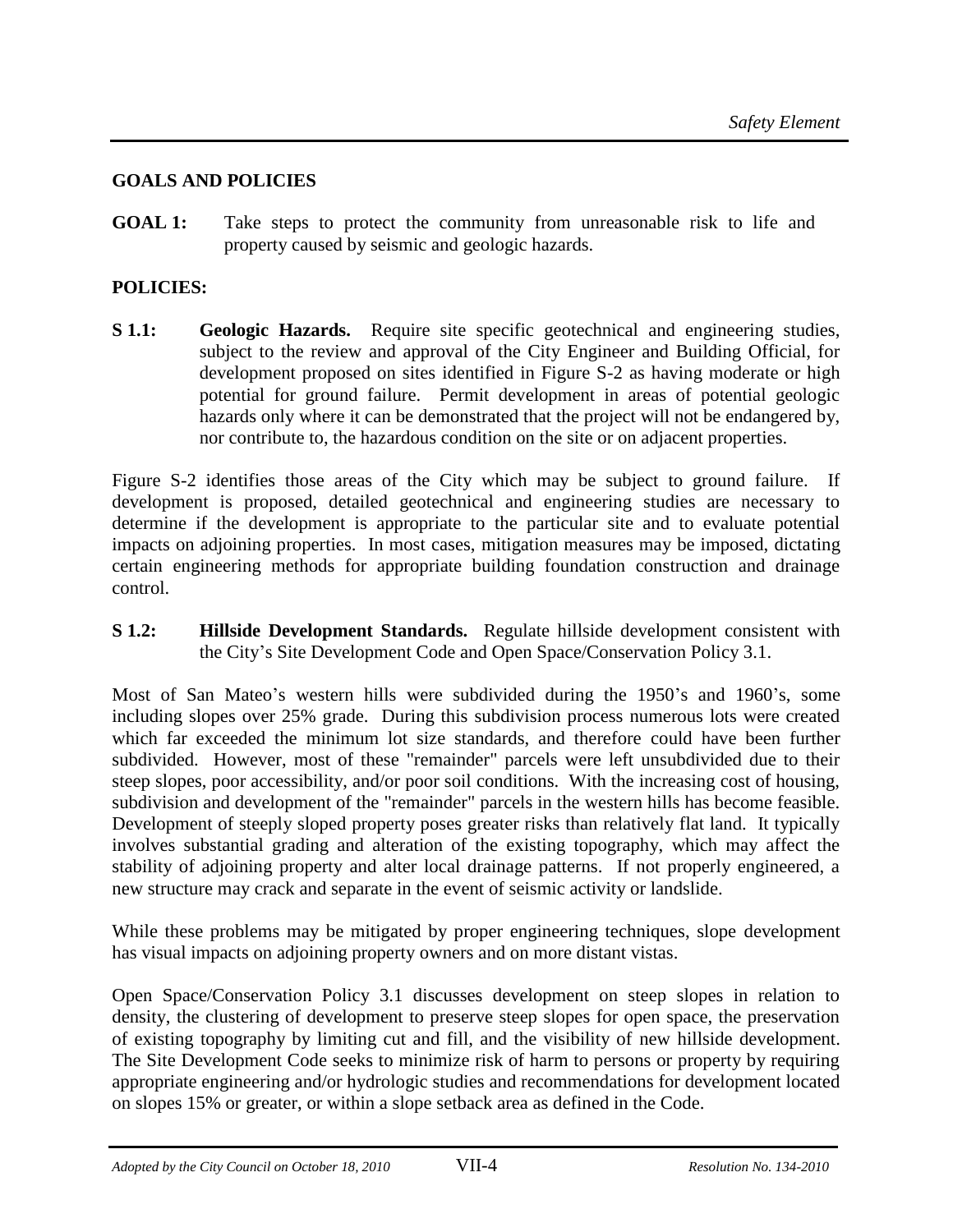**S 1.3: Erosion Control.** Require erosion control measures for all development sites where grading activities are occurring, including those having landslide deposits, past erosion problems, the potential for storm water quality impacts, or slopes of 15% or greater which are to be altered. Control measures shall retain natural topographic and physical features of the site if feasible.

The impacts of erosion and altered drainage patterns can be most critical on land which has shown a tendency towards landsliding, where existing erosion gullies are apparent or on very steep slopes that have a 15% or greater grade. On such sites, an engineering study of erosion control will be required in conjunction with new development proposals.

**S 1.4: Unreinforced Masonry Buildings.** Maintain the program which requires mandatory modifications of existing unreinforced masonry buildings identified as being potentially hazardous, and similar unsafe building conditions, to reduce the associated life safety hazards. The mandatory structural modifications should be designed to be in character with the existing architectural style.

Unreinforced masonry buildings typically suffer life-threatening damage during great earthquakes. State law requires that local governments identify unreinforced masonry buildings and adopt a program to abate such life-threatening conditions. San Mateo's 25 unreinforced masonry structures are predominantly located in the downtown, and 9 have been identified as having historic significance. As of August 2008, 23 of the 25 identified buildings have completed a seismic upgrade. The remaining 2 buildings have been issued building permits and are expected to be upgraded by the end of 2009.



# **BACKGROUND**

#### Bay Water Flooding

The City of San Mateo confronts substantial flood risks from the San Francisco Bay. The potential for flooding is due to the combined effects of high tides, very heavy storm flows and sea level rise due to global warming. A series of outboard levees, located within San Mateo and Foster City, protect the City from San Francisco Bay tidal flooding. Without adequate levee protection, areas between the Railroad tracks and the Bay are directly exposed to saltwater inundation.

A Flood Insurance Study (FIS) was conducted by the Federal Emergency Management Agency in 1996 for areas north of Highway 92, in the City of San Mateo. The studies indicated that San Mateo Creek levees and the Bay levee at the north end of Coyote Point were not adequate to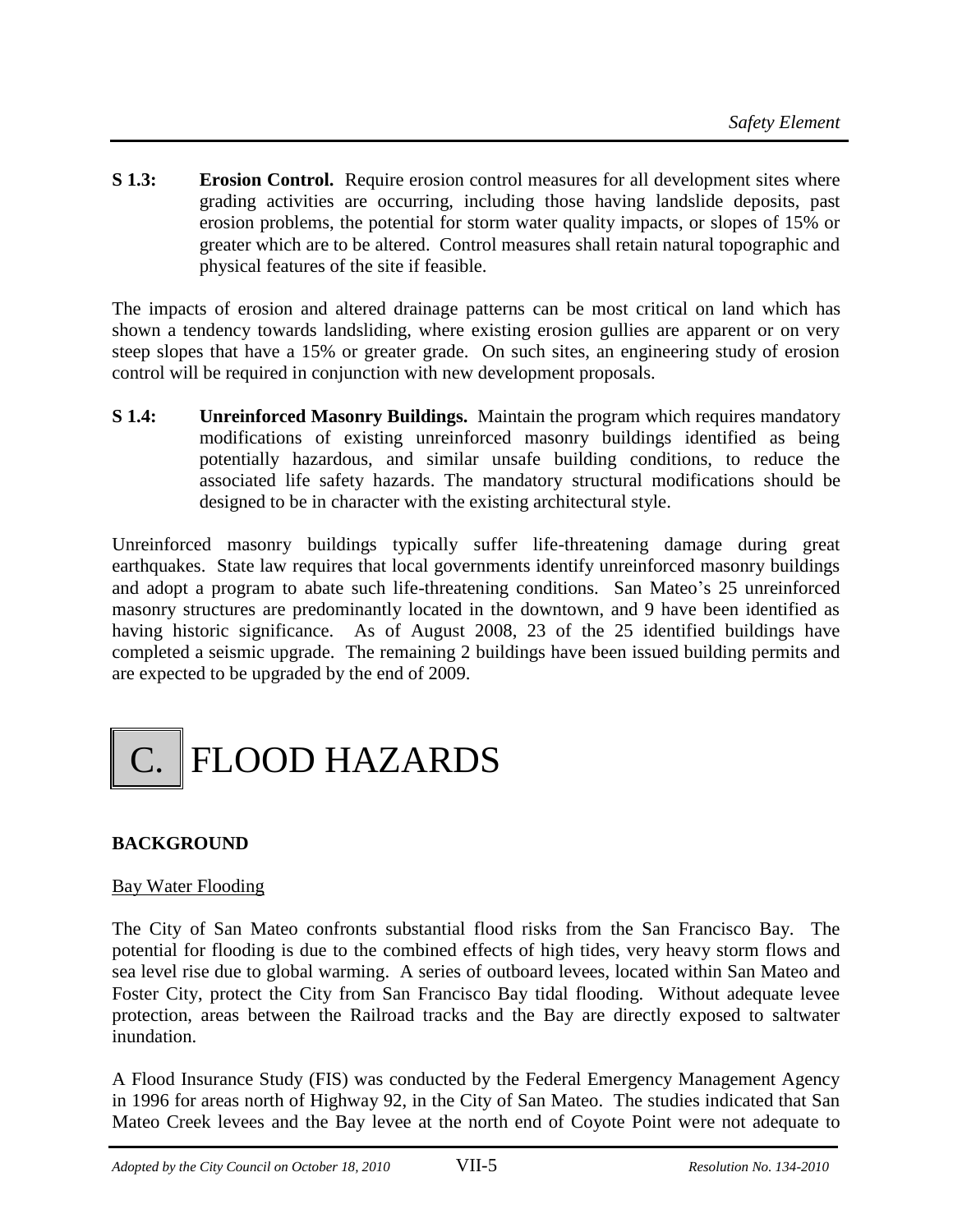comply with current FEMA requirements, and therefore are assumed to fail during a 100-year flood event. As a result, FEMA issued a Flood Insurance Rate Map (FIRM) in 2001 which included a portion of the low-lying areas north of Highway 92 in a special flood hazard area. Mandatory flood insurance is required for properties financed by lending institutions that act in accordance with Federal standards. Note that, although only these areas are included in the FIRM, as the study area of the 1996 FIS focused solely on locations north of Highway 92, the low-lying areas south of Highway 92 is subject to the same regulatory flood risks.

A Citywide hydraulic study completed in 2001 evaluated San Mateo's flood protection facilities. The hydraulic study identified information regarding the areas of the outboard levee system that do not provide protection conforming to FEMA standards:

- 1. Shoreline from Burlingame to Coyote Point
- 2. Bayfront levee near Coyote Point
- 3. San Mateo Creek from the Bay to Highway 101
- 4. Bayfront levee near Detroit Drive
- 5. O'Neil Slough Tide Gate levee from Foster City to Highway 101
- 6. High ground located at the mouth of Marina Lagoon

The San Mateo Creek levee and O'Neil Slough Tide Gate levee improvements were completed in 2003 and 2006, respectively. The City is working diligently to identify funding for the remaining improvements.

To remove the special flood area designation from the FIRM, it is necessary to address tidal flooding and residual flooding; that is, flooding caused by inadequate interior drainage facilities. The 2001 Citywide hydraulic study identified a series of improvements, including pump station upgrades, culvert improvements, and construction of flood walls along major channels.

FEMA launched a map modernization program in 2004. As part of that effort, the FIRM for San Mateo was expanded to include areas south of Highway 92 into the existing special flood hazard area. A preliminary FIRM issued by FEMA on April 18, 2008, is anticipated to become final sometime in the spring of 2010.

In regard to sea level rise due to global warming trends, the City consulted with Schaaf  $\&$ Wheeler to determine the potential impacts of sea level rise on the City of San Mateo (Appendix V of the General Plan). Their study reviewed numerous reports and studies that predicted different levels of sea level increases. Currently, the City of San Mateo is prepared for some rise in sea level, however if the extreme predictions of a 4.6 foot rise in sea level by 2100 occurs, the City's current levees will not be sufficient. Considering that there is no definitive estimate and that sea level rise will occur slowly over time, the City will continue to address FEMA's current certification standards. If FEMA increases their requirements, the City will consider raising the levees to meet FEMA's certification. However, for the City of San Mateo to be fully protected the City of Burlingame and Foster City will also need to raise their levees.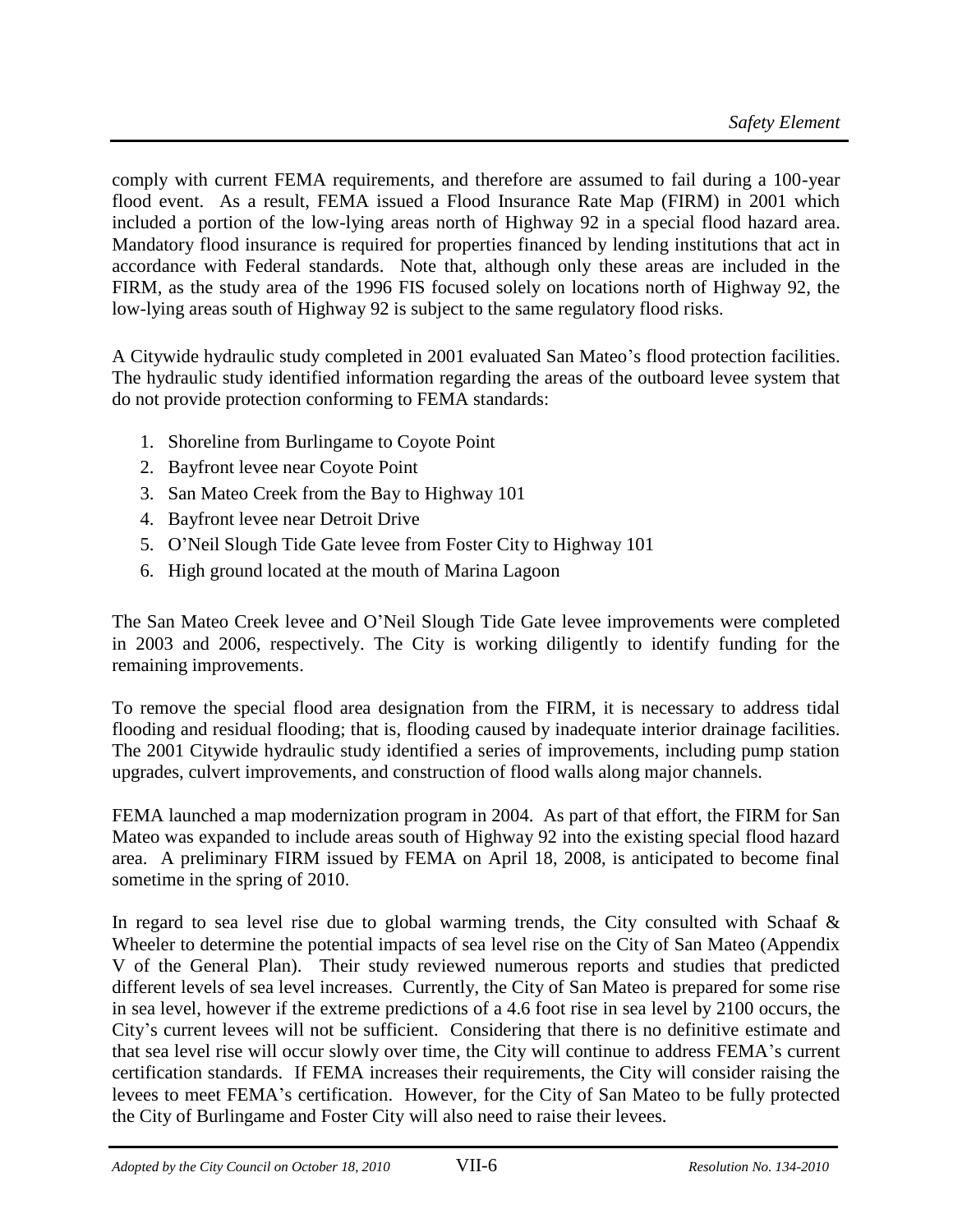# Dike Failure

San Mateo's levees are structurally stable, with the exception of approximately 1,000 feet of levee adjacent to the City of Foster City which will be reconstructed in the near future. The probability of their failure is very low. However, failure could result from a major earthquake or severe storm conditions. Should a failure occur at high tide, property could be inundated up to an elevation of 4.7 feet (San Mateo datum/7.06 ft. NGVD), or a maximum water depth of about six feet in the lowest areas of the Shoreview neighborhood. The area of potential inundation is shown in Figure S-4.

#### Tsunami

Tsunamis, or seismically generated sea waves, are rare in California due to the lack of submarine earthquake faults. An Alaskan generated tsunami would have to reach a height of at least 20 feet at the Golden Gate to overtop San Mateo's levees with a minimum runup of five feet at higher high tide. The highest tsunami affecting the area during the last 120 years had a height of 7.4 feet at the Golden Gate, causing a two-foot runup along the San Mateo shoreline.

#### Dam Failure

Six dams affect the City of San Mateo: Crystal Springs, San Andreas, Laurel Creek and East Laurel Creek (2), and Tobin Creek in Hillsborough.

Lower Crystal Springs Dam retains water supply for San Francisco and most cities within San Mateo County. In 1977, the seismic safety of the dam was studied, finding that the risk of structural damage to the dam with a maximum magnitude of 8.3 on the Richter scale earthquake is low, and that landslides which might be triggered by such an earthquake would not generate waves capable of overtopping the dam. Although the probability of Lower Crystal Spring Dam's failure is remote, should such an event occur, the San Mateo Area Office of Emergency Services (OES) estimates that a population of 70,000 would be affected, with inundation occurring from the downtown area north to the Burlingame Recreation Lagoon and south to the Ralston Avenue/US 101 interchange. The area of potential inundation is shown in Figure S-4.

San Andreas Dam is located on San Andreas Creek in Burlingame and is also used to impound water for San Francisco and much of San Mateo County. Seismic safety studies in 1979 and 1983 indicated that the dam would probably remain stable during strong seismic shaking.

Laurel Creek Dam is located at the end of Laurelwood Drive and reduces the peak storm water runoff of 600 cfs in half. The most recent reports by the California Division of Safety of Dams (DSOD) indicate that the dam is structurally safe and will perform without failure during a major seismic event.

East Laurel Creek Dam is located at the end of East Laurel Creek Drive, and is also used to control peak storm runoff. The dam is too small to be regulated by DSOD and its seismic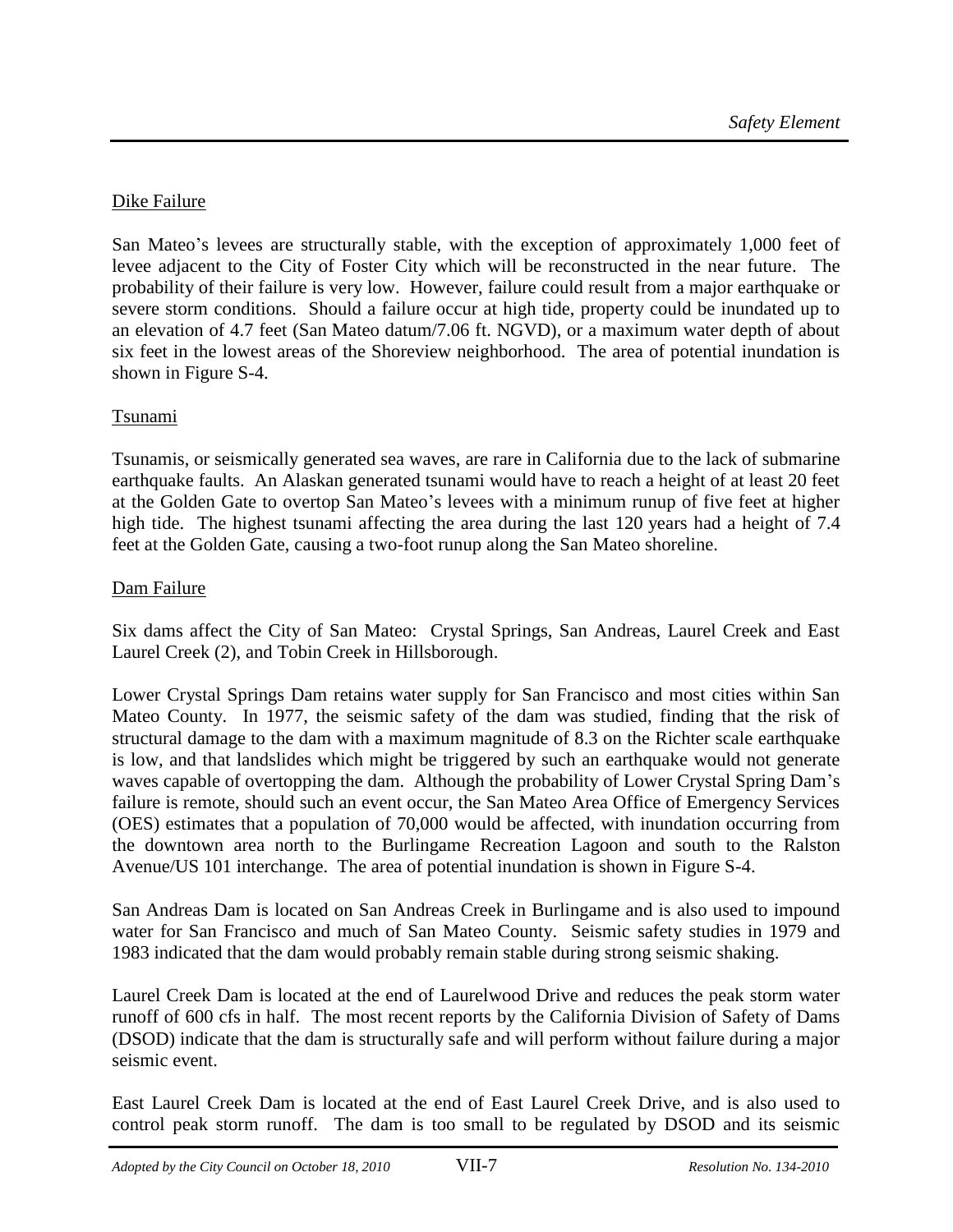stability is unknown. Two other small dams are located in Belmont (East Laurel Creek) and in Hillsborough (Tobin Creek).

#### Stormwater Drainage

Storm water drains through San Mateo to the Bay via three distinct drainage basins -- the San Mateo Creek complex, North San Mateo complex, and the Marina Lagoon Complex, each composed of numerous stream channels, culverts, and storm drainage piping systems.

The San Mateo Creek drainage basin is 35 square miles in size, only 4 square miles of which are in San Mateo. Approximately 30% of the City drains into San Mateo Creek. Storm flows are regulated in the upper reaches of the creek by Lower Crystal Springs Dam and the two reservoirs. The San Francisco Water Department controls winter and springtime releases from the dam to approximately 1,000 cubic feet per second (cfs), which is the capacity of the creek channel at Polhemus Bridge. Uncontrolled releases may occur should reservoir levels exceed the storage capacity during a major storm, and can increase to approximately 1,340 cfs.

There are six bridges between El Camino Real (SR 82) and the Bay along San Mateo Creek. The first constriction is the Mills Culvert beneath El Camino Real (SR 82) and extending to San Mateo Drive, which can accommodate 1,400 cfs. With normal winter operation at Crystal Spring Reservoir, no or minimal spill is anticipated at El Camino Real. Figure S-4 shows that this area will have a spill less than one foot during a 100-year storm which is not classified as special flood hazard area by FEMA.

The San Mateo Creek watershed located within City limits is fully urbanized and little additional runoff is anticipated from new development. The majorities of the remaining watersheds are conservation lands meant to protect the water quality of Crystal Springs Reservoirs and will remain undeveloped.

The northern portion of the City drains to the bay via major piping systems under Poplar and Peninsula Avenues. The southern two-thirds of San Mateo are composesed of a 10-square-mile watershed which originates in the western hills of San Mateo and Belmont, and drains into Marina Lagoon. Peak storm flows from the western hills are controlled by four dams, three on Laurel Creek and one in the Town of Hillsborough above Borel Creek. The watershed is almost entirely urbanized with the exception of Sugarloaf Mountain, and little increase in runoff due to future development is anticipated. Control of erosion and impervious surfaces on Sugarloaf is important to reduce runoff into Laurel Creek.

In the past, flooding has occurred at several locations within the Marina Lagoon drainage complex due to inadequate channel and storage capacities or blockages during storms. In the 1970's, Laurel Creek Dam was overtopped, flooding a substantial portion of the San Mateo Village neighborhood. In the 1980's, East Laurel Creek Dam was overtopped, damaging homes immediately downstream. San Mateo Village was also flooded in 1955, 1966 and 1982.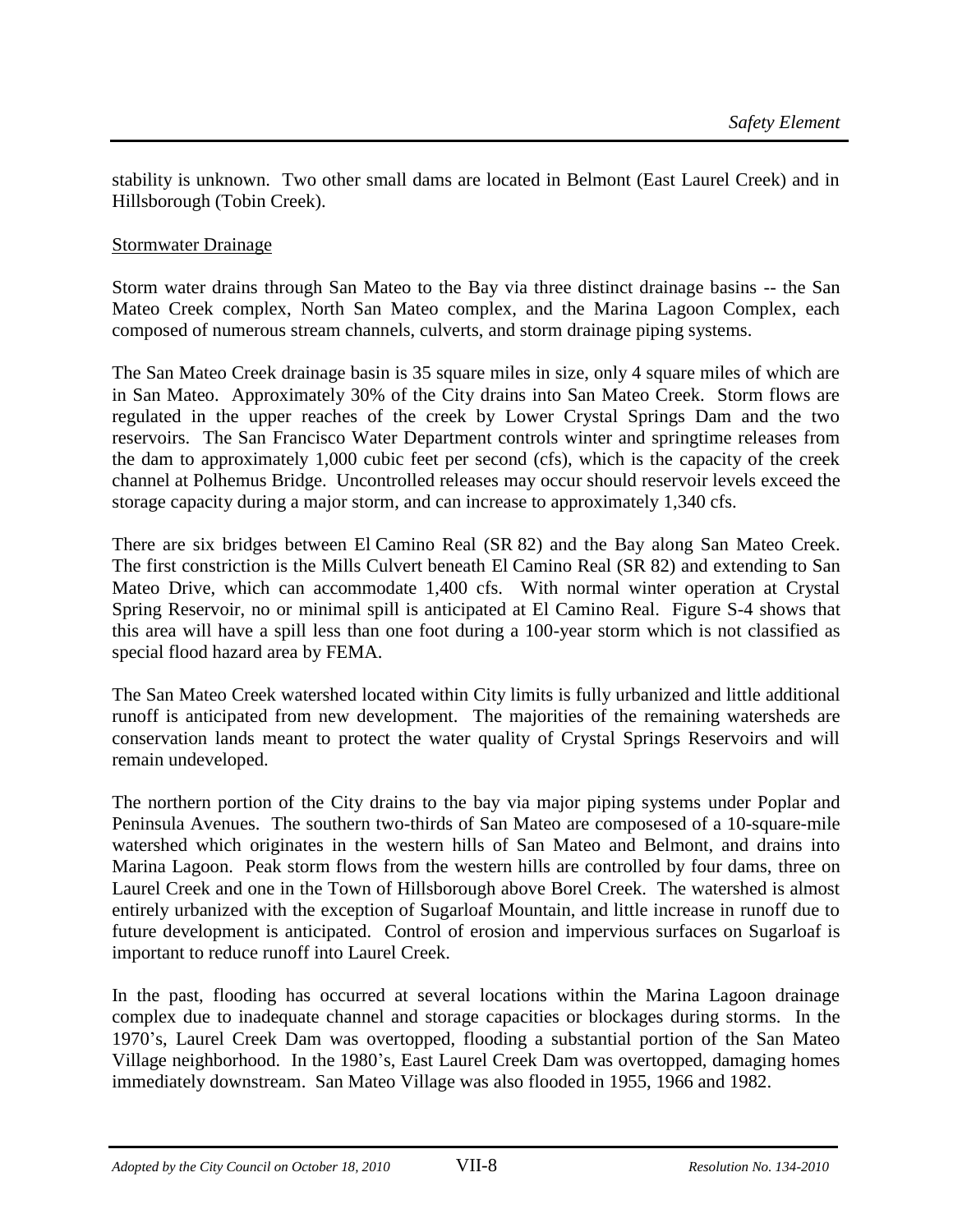Marina Lagoon was created from Seal Slough for flood control in the 1950's and deepened in 1965. Although heavy storm runoff never overtopped the Marina Lagoon levees, the water elevation rose to dangerous heights in 1974 and 1982. In 1984 the pump capacity at the Lagoon's entry into the Bay was increased to a maximum discharge capacity of 750,000 cfs, adequate to contain the 100-year storm and flooding in the Marina Lagoon drainage area.

A Storm Drain Master Plan was completed in 2002 to the local stormwater collection system. Improvements were identified to upgrade these facilities to provide adequate flood protection.

# **GOALS AND POLICIES**

**GOAL 2:** Protect the community from unreasonable risk to life and property caused by flood hazards.

# **POLICIES:**

**S 2.1: Creek Alteration.** Prohibit any reduction of creek channel capacity, impoundment or diversion of creek channel flows which would adversely affect adjacent properties or the degree of flooding. Prevent erosion of creek banks.

Most of San Mateo's creeks are under private ownership, with adjacent properties extending to the centerline of the creeks. Development of these parcels should not result in alteration of the creeks in a way that could alter the creek capacity or water flow characteristics. Such activities have the potential for causing downstream flooding or may increase bank erosion.

**S 2.2: Development Adjacent to Creeks.** Protect new development adjacent to creeks by requiring adequate building setbacks from creek banks and provision of access easements for creek maintenance purposes.

A creek setback for new structures is necessary for adequate maintenance access, to permit creek improvements and to protect buildings from creek bank erosion. The Downtown Plan specifically requires a setback along San Mateo Creek for flood protection and maintenance purposes. As hydrologic studies are completed for other creeks and drainage channels, setback and maintenance access requirements will be developed as appropriate.

**S 2.3: Development within Flood Plains.** Protect new development within a flood plain by locating new habitable floor areas to be above the 100-year flood-water level or by incorporating other flood-proofing measures consistent with Federal Emergency Management Agency (FEMA) regulations and the City of San Mateo's Flood Plain Management regulations.

FEMA has designated certain portions of the City as flood plains. Properties located within the 100-year flood plain are required to locate habitable floorspace above the projected flood elevation to minimize possible property damage consistent with FEMA regulations. Development consisting of new construction or substantial improvement, defined by the City's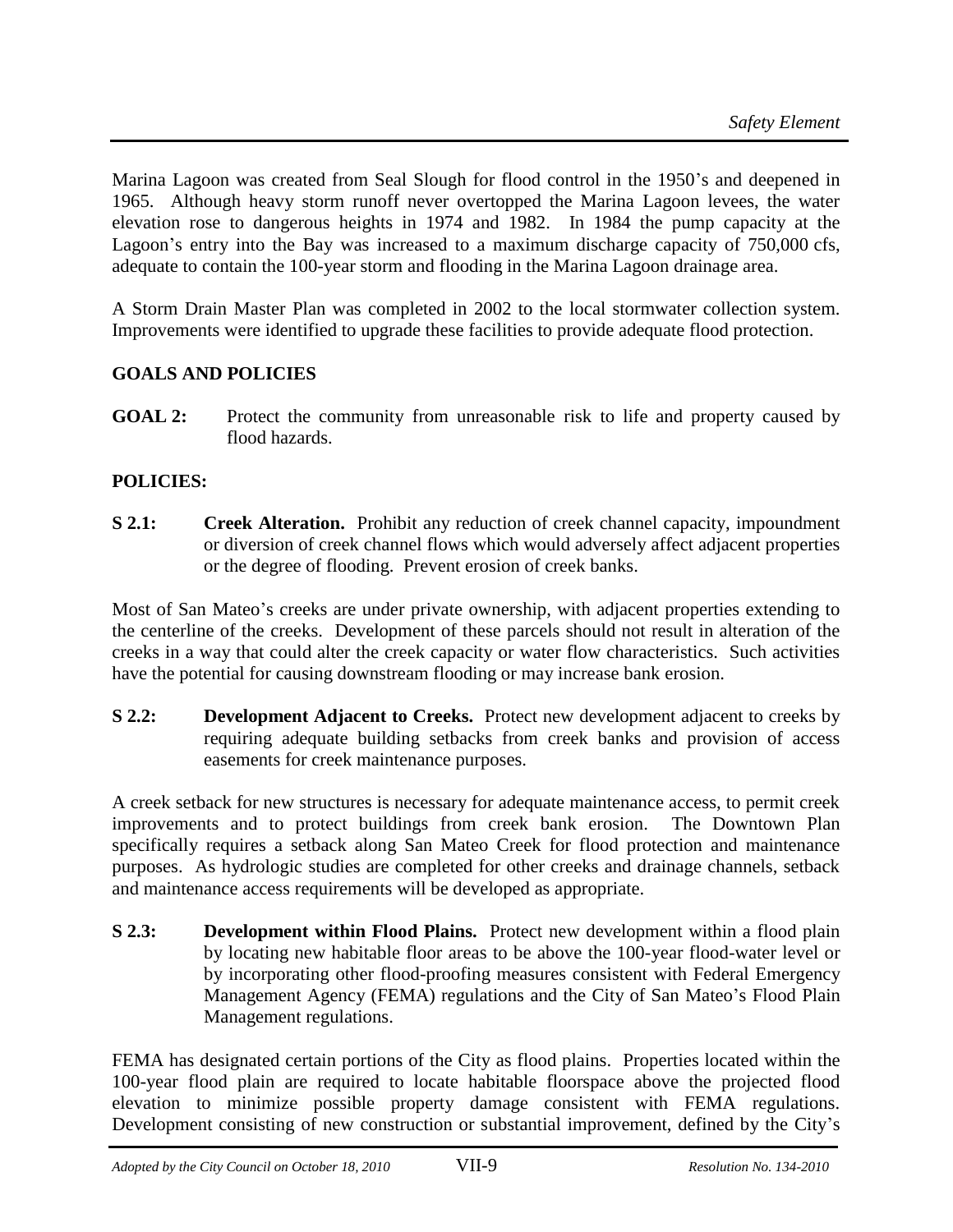Flood Plain Management regulations, shall comply with local ordinances. As technology changes, other means of flood-proofing structures should be explored by the City.

**S 2.4: Crystal Springs Reservoir.** Encourage the City of San Francisco to develop an operations model or capital improvement projects for the entire San Francisco Water Supply System and Lower Crystal Springs Reservoir. These projects would facilitate acceptance of heavy and prolonged stormwater runoff without the necessity of releasing hazardous volumes of stormwater into San Mateo Creek.

The San Francisco Water Department controls the release of water from Lower Crystal Springs Reservoir to maintain flood storage capacity in the event of a major storm. The City has worked with the San Francisco Water Department to develop an Operation Plan to document its operation practices for Lower Crystal Springs Reservoir during winter months. The plan, approved by FEMA, indicates that the Water Department routinely maintains adequate freeboard during storm events and will not release hazardous volumes of stormwater into San Mateo Creek.

The San Francisco Water Department is currently working on a dam spillway enlargement project for the ability to retain a higher water level in the event of a major storm and defer discharge to non-storm periods. The City will continue to support this effort.

**S 2.5: Stormwater Drainage System.** Implement the improvements identified in the City of San Mateo's seven watershed areas to improve and maintain drainage capacity adequate to convey water during a typical storm event. Include consideration of creek maintenance and an education and/or enforcement program to minimize illegal dumping of debris and chemicals.

The City has completed a citywide hydrologic analysis to identify flooding potential and needed improvement. The study evaluated the City's major flood control facilities, including levees, dams, pump stations, major channels and Marina Lagoon. A separate study was also completed to evaluate the adequacy of the City's local stormwater collection system and to identify necessary improvements. The two studies indicate that the City has significant capital improvement needs to warrant an upgrade of flood control and drainage facilities to meet current standards. The ability to complete these improvements is impacted by the current lack of adequate funding. A continuous effort is needed to identify sources of funding to complete these improvements.

**S 2.6: Lowlands Protection.** Protect lowlands from the potential rise in the sea level, high tides and tsunamis. Raise levees to meet FEMA current standards and continue to monitor sea level rise estimates. Protect new habitable buildings in areas subject to flooding in the event of levee failure.

The City's levee system is not certified by FEMA at this time. The City has obtained FEMA approval on the design of the required levee improvements and is working toward completing the upgrades within the available fiscal structure. A continuous effort is needed to identify sources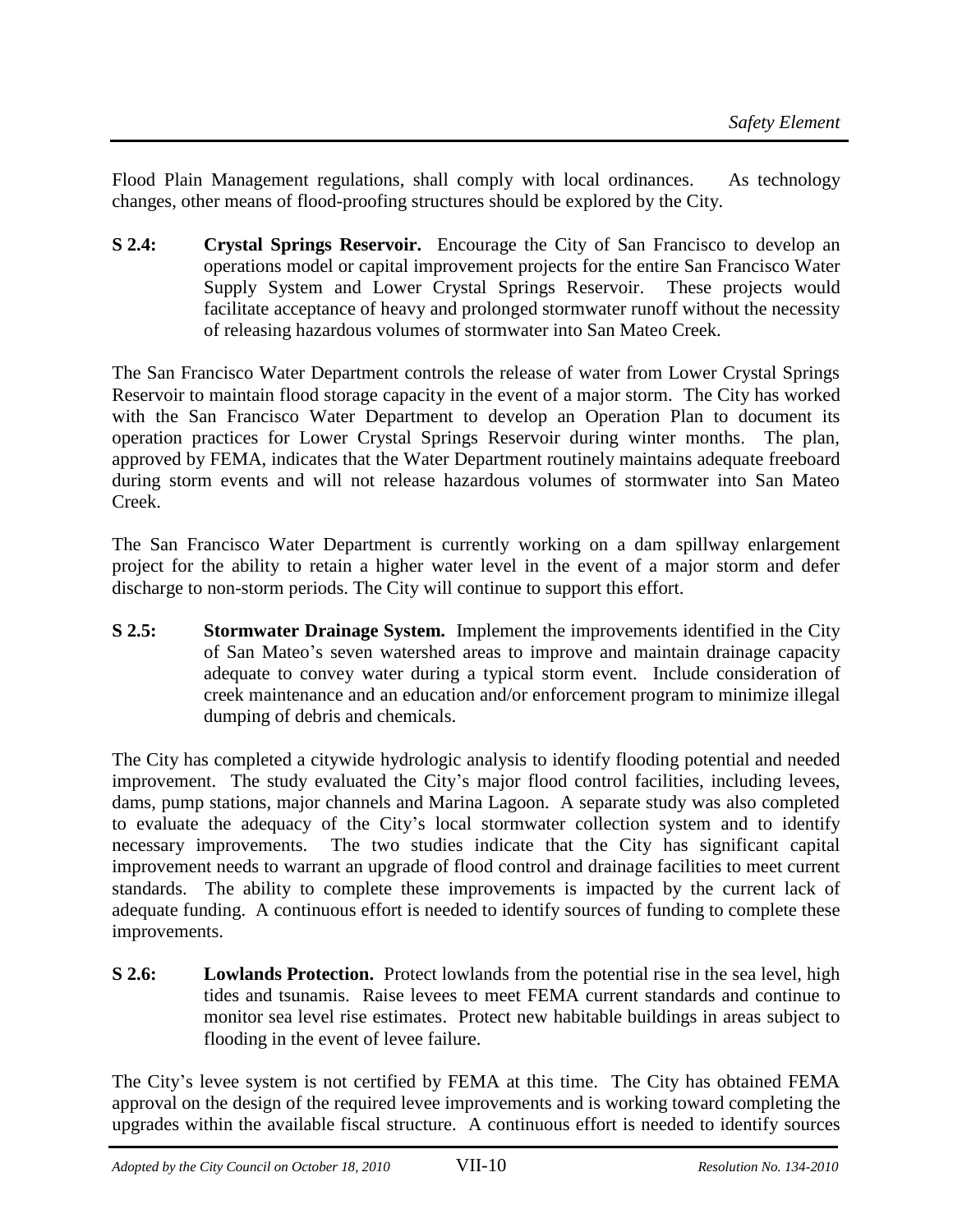of funding to upgrade all the levees to comply with current FEMA standards. In addition to receiving FEMA levee certification, protection of new construction should be considered by elevating habitable floor levels above potential flood heights.

Monitoring the various predictions in sea level rise is required to determine if the levee system is adequate. As new studies emerge, FEMA may modify their certification requirements. If FEMA modifies their requirements, the City of San Mateo will need to address the levee system at that time. All efforts should be made to address climate change and the continuous rise in sea level.

# D. WILD FIRE HAZARDS

# **BACKGROUND**

There are no Wildland fire hazards in City of San Mateo; however to the west of the City within the City's Sphere of Influence there are undeveloped portions of the western hills that are considered wildland fire hazards... These areas are subject to wildland type fires due to existing vegetation, particularly chaparral, the steep slopes and the temperate climate with dry summer months. During the past 27 years only one significant fire has occurred. It burned 20 acres in the Laurel Creek Canyon watershed and caused limited residential damage. Although recent fires have not occurred, these areas pose substantial risks to nearby residences and to the natural environment.

Urban fire hazards and water supply requirements are discussed in the Land Use Element.

#### **GOALS AND POLICIES**

**GOAL 3:** Maintain adequate fire and life safety protection from wildland fires.

#### **POLICY:**

**S 3.1: Wildland Fire Protection.** Require all development adjacent to wildlands to provide fire retardant roofing materials, adequate site access, and fire breaks of at least 100 feet.

Fire retardant roofing materials reduce the spread of fire by wind-borne embers, and "greenbelt" landscaping using irrigated, non-combustible plant species, at a minimum radius of 100 feet surrounding the structures, acts as a fire break. Adequate site access for fire suppression vehicles, particularly to steeply sloped areas, is also very important. Current standards require a minimum 26-foot roadway, exclusive of parking. Generally two access routes are required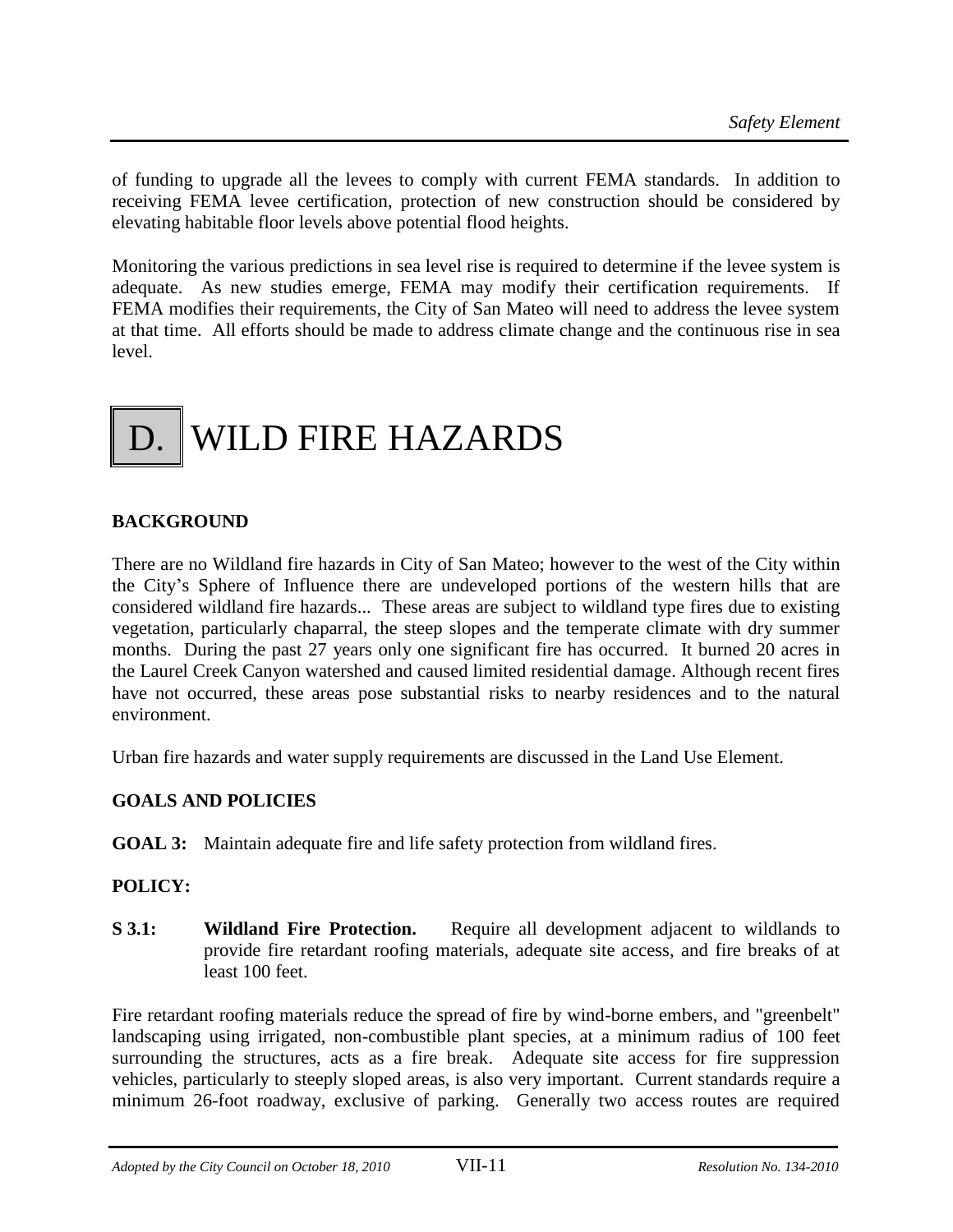unless other mitigations are incorporated into developments. Access ways exceeding 300 feet in length must have turnarounds with radii adequate for fire vehicles.



# **BACKGROUND**

The City prepared a Multi-Hazard Functional Plan (MHFP) in 1995 as required by the California Emergency Services Act. Additionally, as required by FEMA, the City adopted a Local Hazard Mitigation Plan (LHMP) in 2002. Both of these plans define the City's planned response to emergency situations such as fire, earthquake, flood, hazardous materials spill, civil disturbance or war.

The City's Emergency Operations Center (EOC) is located at the Police Department at 200 Franklin Parkway. The center contains emergency supplies and equipment and would serve as a communications and administrative headquarters. Since the EOC is located in the flood plain, an alternate EOC is located at Fire Station 7, 1801 De Anza Boulevard. The MHFP identifies fourteen possible shelter locations at school sites, including the College of San Mateo.

#### **GOALS AND POLICIES**

**GOAL 4:** Minimize potential damage to life, environment and property through timely, wellprepared and well-coordinated emergency preparedness, response plans and programs.

# **POLICIES:**

**S 4.1: Emergency Readiness.** Maintain the City's emergency readiness and response capabilities, especially regarding hazardous materials spills, natural gas pipeline ruptures, earthquakes, and flooding due to dam failure, tsunami, peak storms and dike failure. Increase public awareness of potential hazards and the City's emergency readiness and response program.

Emergency readiness depends upon maintenance of an updated and useable Multi-Hazard Functional Plan, trained personnel through frequent emergency drills, and functional emergency equipment, particularly emergency communications, power supplies and vehicles. The public should be made aware of potential dangers, particularly those living or working in areas subject to inundation, and of contingency plans or information sources. Education and training programs, such as the San Mateo Community Emergency Response Team (CERT) and the biyearly City staff emergency drills, helps to increase the public's awareness and increase the emergency readiness of the City.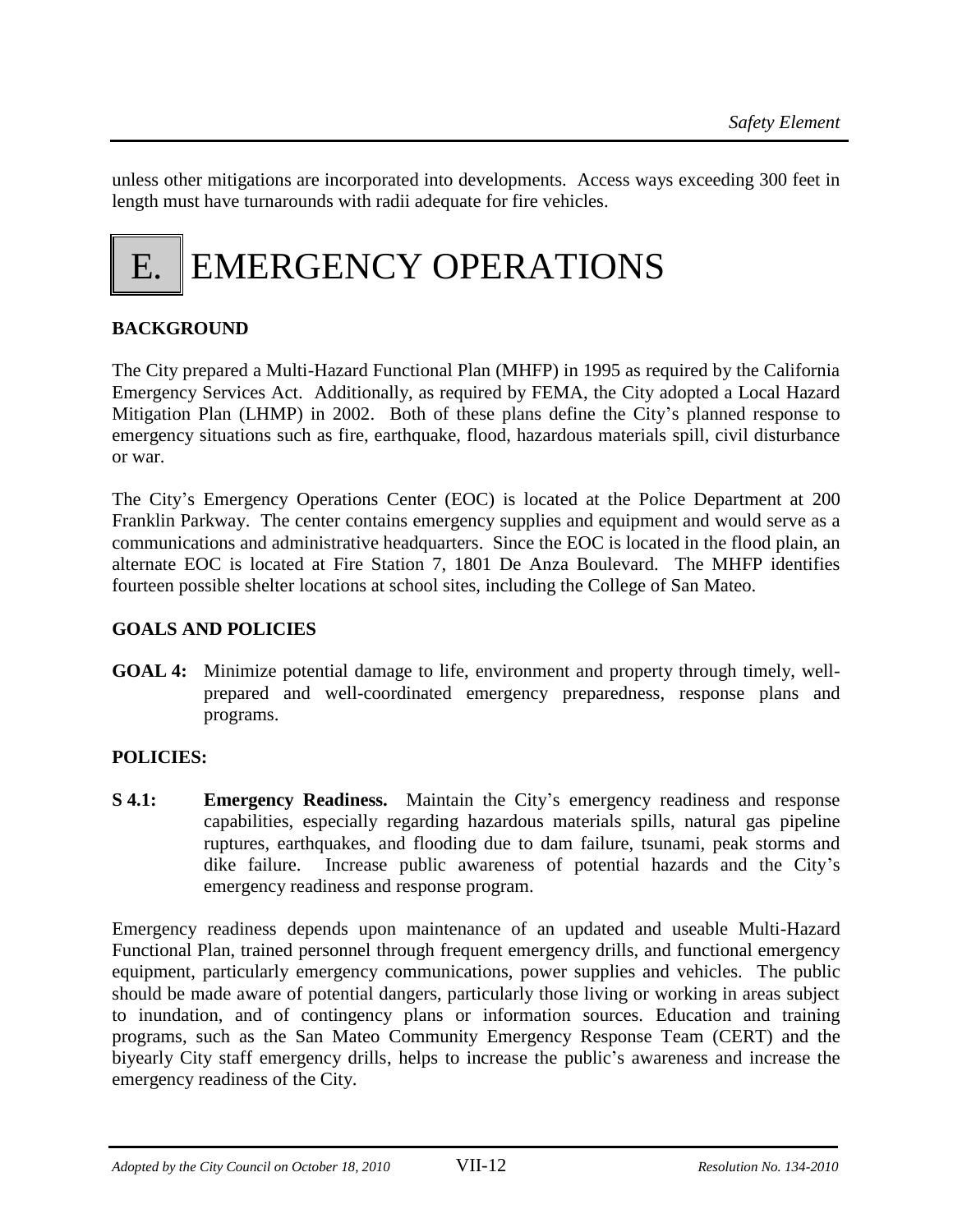**S 4.2: Evacuation Routes.** Maintain adequate evacuation routes as identified by arterial streets shown in the Circulation Element, Figure C-1.

In the event of an emergency, the major arterial streets identified in the Circulation Element would serve as principal evacuation routes. Routes which parallel US 101 and SR 92 are particularly important since they would provide a backup to the freeway in the event overpasses collapse or are blocked.

# HAZARDOUS MATERIALS

# **BACKGROUND**

Much of the economic success of the Bay Area is based on research and manufacturing, the byproducts of which include substances which may be harmful to people and to the surrounding environment. Hazardous waste ranges from familiar substances such as waste oil and cleaning solvents, to highly toxic industrial compounds, and include toxic metals, gases, flammable and explosive liquids and solids, corrosive materials, radioactive materials and infectious biological waste.

Up until 1990, the management of hazardous waste relied heavily upon land disposal of untreated materials. With the elimination of this option, reduction of waste volumes or recycling waste compounds for reuse has become the preferred strategies.

In 1989, a majority of cities in San Mateo County approved the San Mateo County Hazardous Waste Management Plan (HWMP). The HWMP emphasizes waste reduction and recycling, extensive educational processes, coordinated identification, permitting and inspection of waste generators, and creation of a permanent facility for deposit of household hazardous waste. A major feature of the plan is the identification of sites suitable for various types of hazardous waste management facilities.

This portion of the General Plan constitutes the City of San Mateo Hazardous Waste Management Plan as provided for in Section 25135 of the California Health and Safety Code. The County HWMP is incorporated into the General Plan by this reference, and major provisions of that plan are summarized below.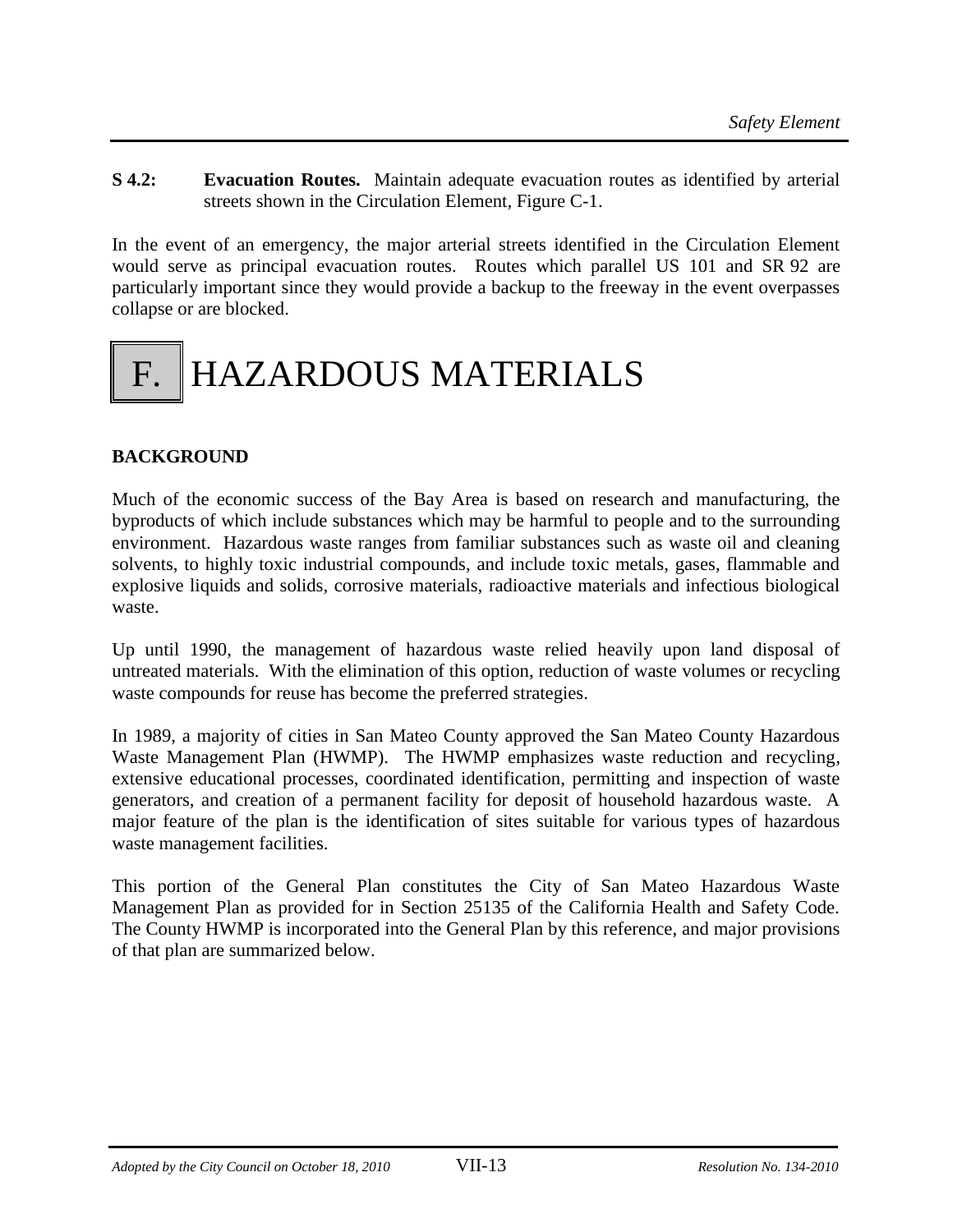## Existing Waste Generation

Most of the waste generators in San Mateo are small quantity generators -- small businesses and households which generate less than 12 tons per year. Numerous industrial and commercial operations, both past and present have manufactured, handled, stored and disposed of hazardous materials in San Mateo

Hazardous material sites include manufacturing operations, facilities with leaking underground storage tanks (UST's), and generators of hazardous waste.

#### Storage and Disposal

Throughout San Mateo County, Hazardous Materials Business Plans (HMBP) must be prepared for the County by businesses that use or store hazardous materials. The County provides copies of Business Plans to the local fire departments.

The San Mateo County Environmental Health Department (EHD) issues permits for installations and removals of UST's. Before a tank may be removed, the applicant must prepare a closure plan and submit it to the County HSD. Upon approval of the plan, the County of EHD issues a permit for the tank removal. While UST's are primarily associated with service stations, they may also be found in connection with hospitals, companies with backup power supply, and older industries.

#### Siting Waste Management Facilities

The HWMP provided criteria for the siting of new hazardous waste management facilities, and indicates the areas which appear initially suitable for locating new facilities. In general, the siting criteria direct new facility development away from areas having significant natural hazard potential (landslides, potable water supplies, aquifers, high soil permeability); environmental resources (wetlands, riparian corridors, wildlife reserves and prime agricultural land); and population concentrations (residential zones). New facilities would be allowed in industrial areas near transportation corridors and hazardous waste generators to minimize transport through a community.

In the City of San Mateo, the HWMP has designated 15 areas which are zoned for either commercial or industrial uses as suitable for waste treatment, recycling, storage and transfer facilities (see Figure S- 5). Incinerators and residual repositories would not be permitted in San Mateo. The sites designated for treatment, recycling, storage and transfer facilities are located in manufacturing districts adjacent to the Southern Pacific rail corridor. Sites designated for storage and transfer facilities are in service commercial and transit oriented development zoning districts adjacent to the rail corridor, west of US 101 on Amphlett, and in Coyote Point Park.

Due to the highly developed nature of San Mateo and the lack of large waste generating firms, it is unlikely that a large treatment or recycling facility will attempt to locate in the City. However,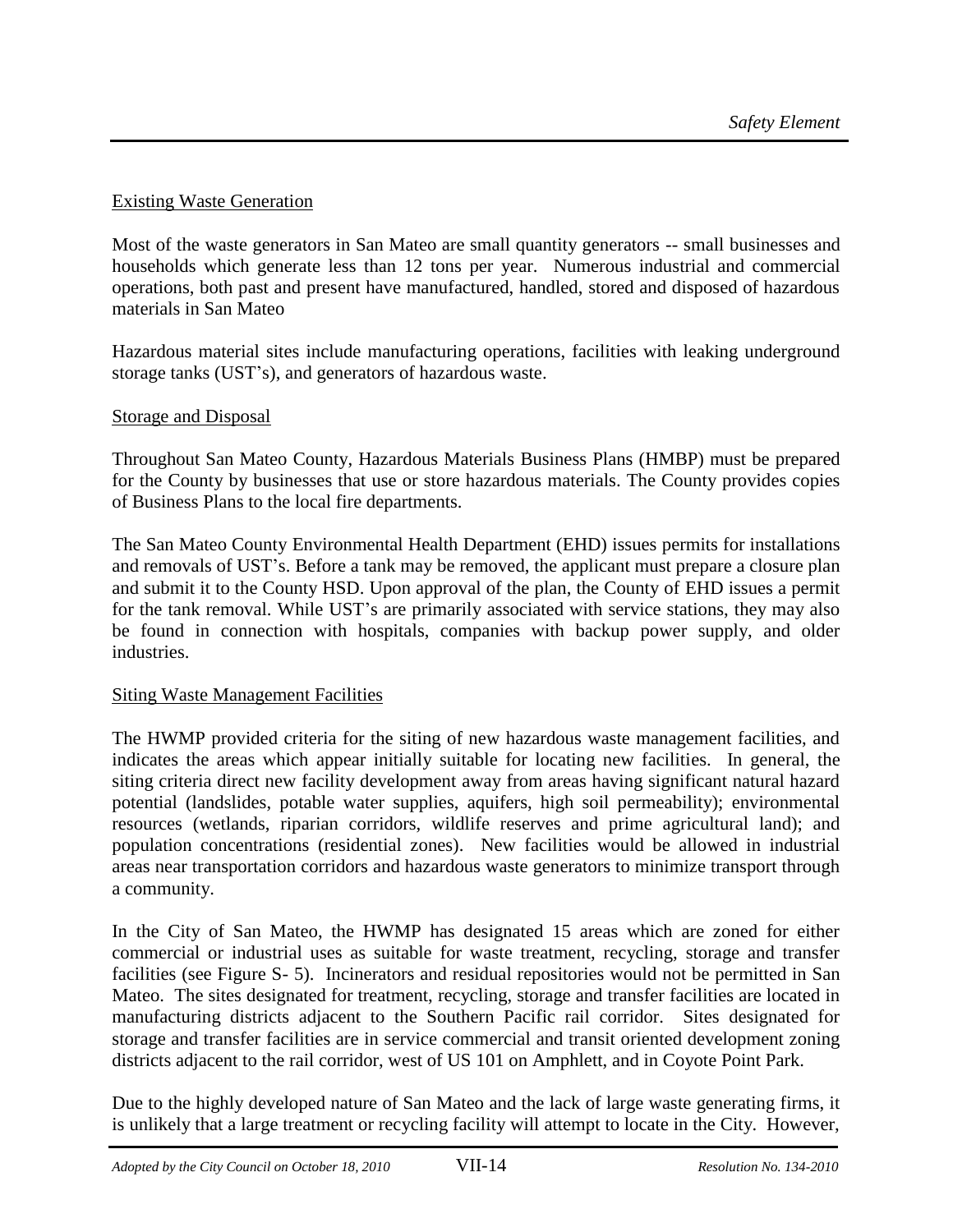should an application be filed to locate a hazardous waste facility in San Mateo, a detailed process would be initiated including preparation of a site specific risk assessment analyzing short- and long-term risks associated with the proposed facility. If the risk assessment reveals that potential risks cannot be adequately mitigated, a proposal may be disapproved even if it is located within a general area which has been designated in the HWMP as a potentially suitable site for a hazardous waste facility.

# Contaminated Sites

The presence of hazardous materials or hazardous waste in soil or groundwater could constrain development of certain areas due to the actual or perceived threat to human health and the cost associated with site cleanup. The actual health threat at a given site depends upon a number of factors such as the quantity and toxicity of contaminates, exposure and the available pathways for contaminants to affect human health. Cleanup of hazardous waste sites is mandated by law and enforced by the appropriate regulatory agencies in order to protect human health, resources, and the environment. Cleanup is usually expensive and can be a significant factor in viability of land development.

#### Transportation Routes

Hazardous waste primarily is transported within San Mateo via trucks. Since the County is both an importer and exporter of wastes, there is a significant potential for accidental release of wastes in transit. Local government is pre-empted from regulating the transport of hazardous wastes on State highways, which include US 101, SR 92 and I-280. Jurisdiction is under the California Department of Transportation (Caltrans) with enforcement by the California Highway Patrol. Local agencies have the authority to restrict the use of local roads for waste transport, as well as the time of transit, if not unduly restrictive to commerce.

Generally, selection of transportation routes should minimize the time and distance that hazardous waste is in transit, avoid residential neighborhoods and environmentally sensitive areas, avoid periods and areas of traffic congestion, minimize use of local roads and provide for adequate emergency response services.

## Emergency Response

The high volumes of hazardous materials handled and transported in San Mateo County pose a significant risk of accidental release or spill.

The San Mateo County Area Emergency Services Council has principal responsibility for emergency response coordination. The Council was established by a joint powers agreement of the County and all cities within the county, and has adopted a Hazardous Materials Area Plan which establishes responsibilities and actions for responding to a wide range of hazardous material incidents. If an incident were to occur in the City of San Mateo, the San Mateo Police Department and the San Mateo Fire Department would act jointly as incident command, unless it occurred on a State highway under the authority of the California Highway Patrol. The local agency would be assisted by the Belmont – San Carlos Fire Department, which maintains a fully equipped hazardous materials response vehicle to identify the hazardous material and provide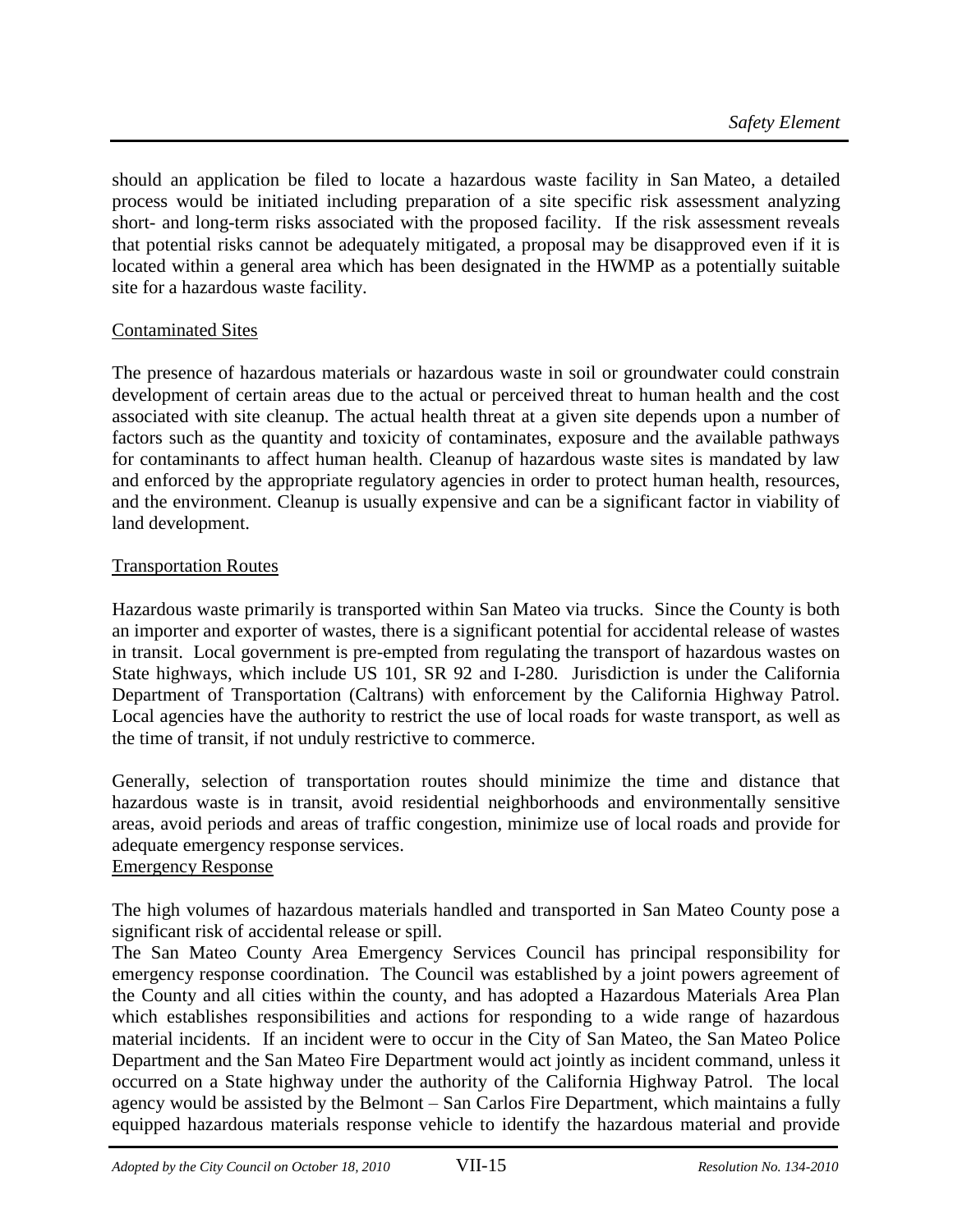initial containment. Technical assistance would also be provided by the County Environmental Health Section.

# **GOALS AND POLICIES**

**GOAL 5:** Protect the community's health, safety and welfare relating to the use, storage, transport, and disposal of hazardous materials.

# **POLICIES:**

**S 5.1: County Cooperation.** Cooperate with the County of San Mateo in the regulation of hazardous materials and transportation of such material in San Mateo.

State legislation has designated counties as the level of government to assume the lead role in subregional planning for hazardous waste management. The San Mateo County Departments of Health, Environmental Management, Public Works and District Attorneys Office have direct responsibilities for planning and implementing the County Hazardous Waste Management Plan on behalf of all cities in the County.

**S 5.2: County Hazardous Waste Management Plan.** Adopt by reference all goals, policies, implementation measures, and supporting data contained in the San Mateo County Hazardous Waste Management Plan.

The County Hazardous Waste Management Plan (HWMP) establishes a comprehensive approach to management of hazardous wastes in San Mateo County, including siting criteria for new waste management facilities, educational and enforcement efforts to minimize and control the waste stream, and maintenance of a unified data base on waste generators. Other policies adopted by the City of San Mateo will elaborate and further define aspects of the County HWMP which reflect local conditions and objectives, but which are consistent with the overall direction of the County HWMP.

**S 5.3: On-site Waste Treatment.** Promote on-site treatment of hazardous wastes by waste generators to minimize the use of hazardous materials and the transfer of waste for off site treatment.

The optimal methods of hazardous waste management are either source reduction, such as substituting alternative raw materials or altering production processes to reduce the amount of wastes generated, or on-site recycling, which reuses the generated waste in the production process or as a marketable byproduct. The City of San Mateo promotes the HWMP through educational efforts including preparation of informational pamphlets, the sponsoring of seminars on alternative technologies, and directly assisting firms in assessing their reduction potential, and by requiring large waste generators to submit waste reduction plans.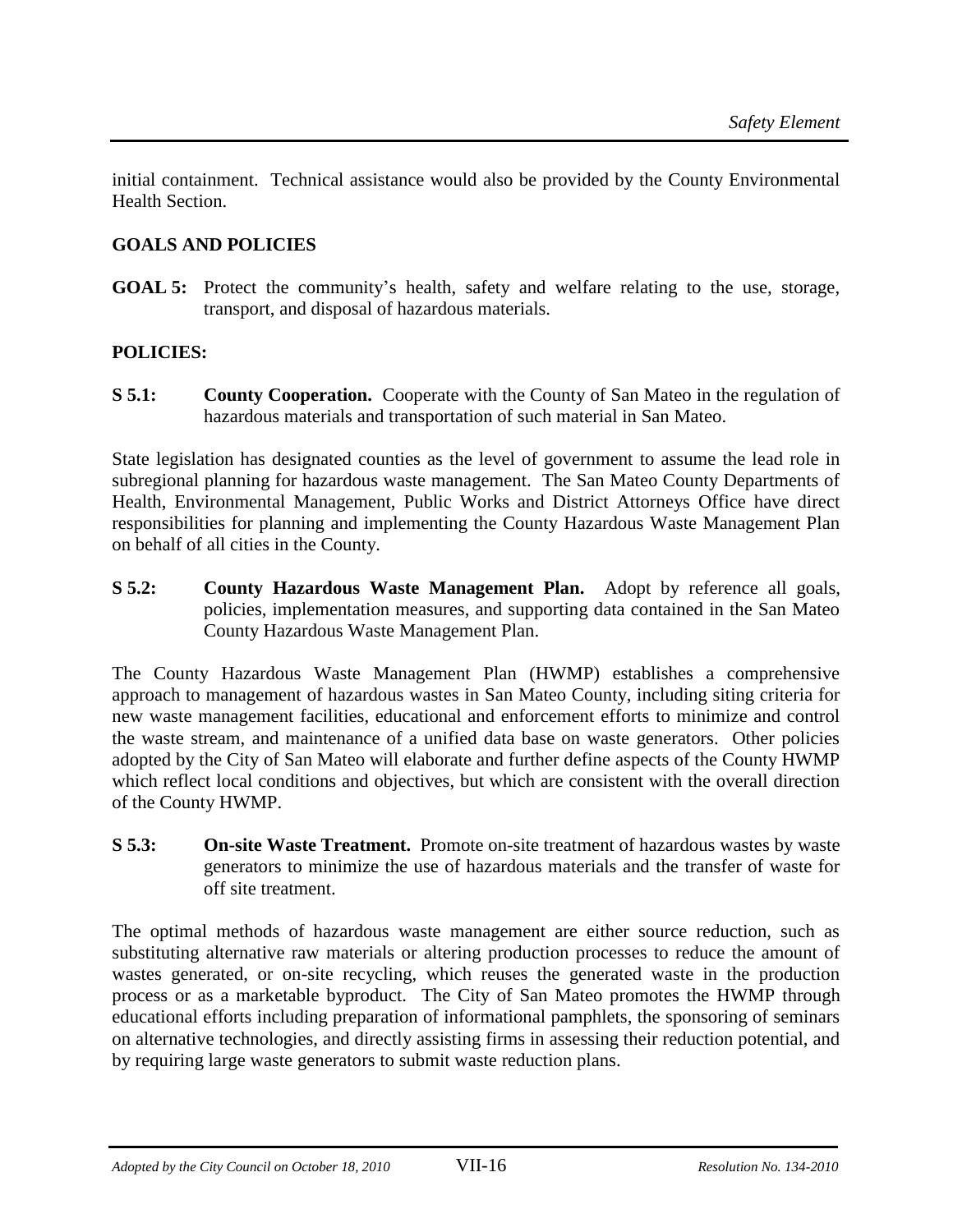**S 5.4: Transportation Routes.** Restrict the transportation of hazardous materials and waste to truck routes designated in Circulation Policy C-1.3, and limit such transportation to non-commute hours.

Risks associated with hazardous waste spills are exacerbated during transportation since such spills would be uncontained and could affect a substantial population of motorists, pedestrians and occupants of nearby residences and businesses. Transportation during peak commute hours increases risks due to the increased surrounding population, increased accident potential during such hours, and the difficulty in obtaining emergency response through traffic congestion. Transportation through local, residential streets is unacceptable due to the risks posed to residents.

**S 5.5: Regulating Hazardous Waste Management Facilities.** Regulate the location and operation of hazardous waste management facilities through the issuance of a special use permit.

The development of hazardous waste management facilities which accept waste from off-site generators should require the issuance of a discretionary special use permit to allow for individual consideration of applications for new waste management facilities and their impacts on nearby land uses, transportation routes and the environment.

**S 5.6: Siting of Hazardous Waste Management Facilities.** Restrict the possible location of new hazardous waste management facilities to those areas designated on Figure S-5. Prohibit the location of residual repository and incineration facilities in the City of San Mateo due to proximity to residential uses. Consider allowing waste treatment, transfer and storage facilities in manufacturing districts only, and allowing waste transfer and storage facilities in service commercial districts. The location of waste management facilities in the City should be based on the ratings of area suitability contained in Appendix I.

The County HWMP has indicated fifteen areas within the City of San Mateo which are suitable for the location of new off-site hazardous waste management facilities based on siting criteria contained in the Plan. These areas are shown on Figure S-5, and are limited to manufacturing, service commercial and transit oriented development (formally service commercial) land use designations which would typically allow the types of businesses which use hazardous materials. In addition, the City has established a matrix of various constraints affecting these areas, and has rated the relative suitability of the areas as a guide to future applicants and decision-makers. This matrix is included as Appendix I.

**S 5.7: Design of Hazardous Waste Management Facilities.** Require the following features and mitigation measures in the design of proposed hazardous waste management facilities to minimize potential health, safety and aesthetic impacts on surrounding properties and occupants: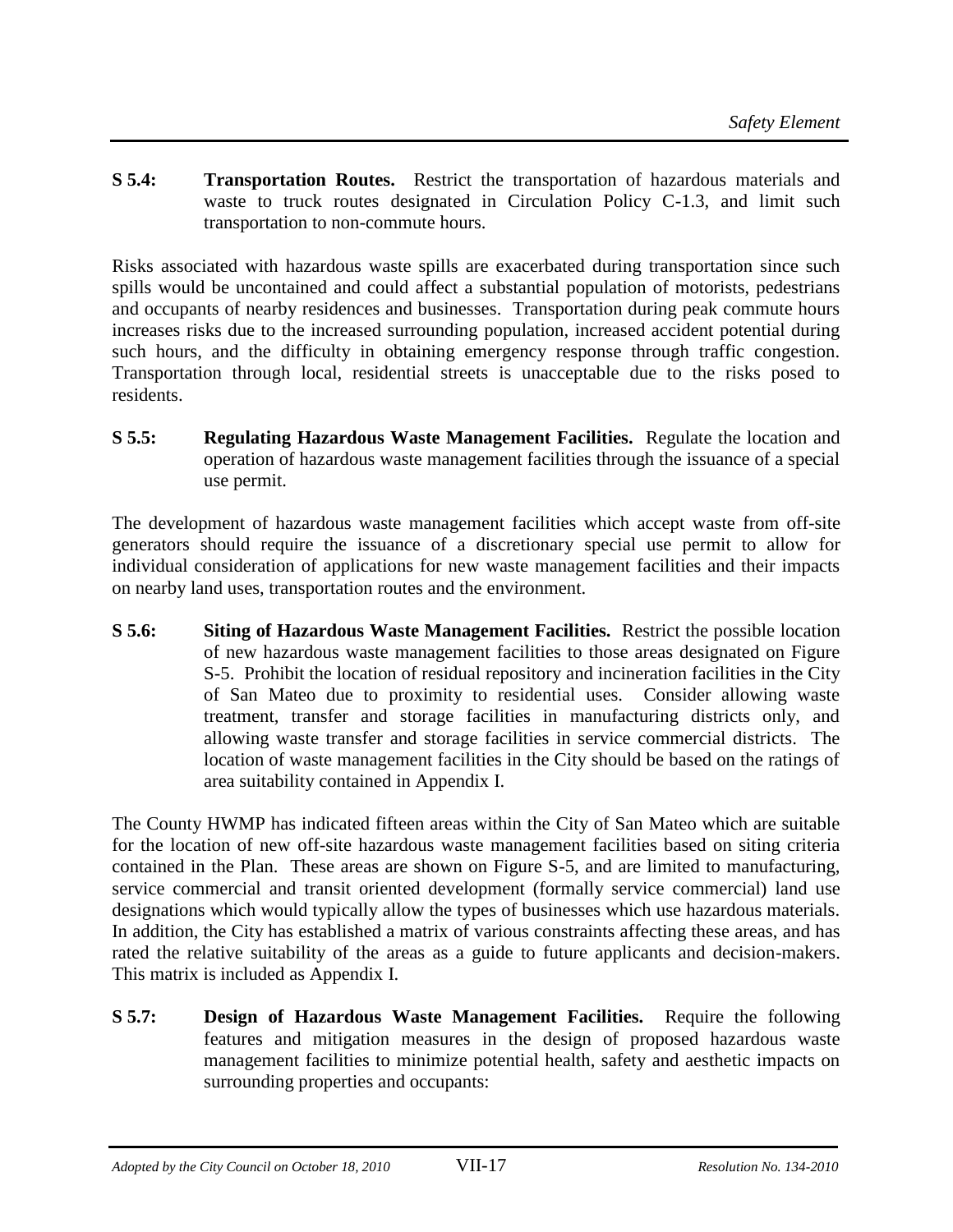- a. For sites located in areas subject to flooding or inundation as shown on Figures S-3  $\&$  4, require facilities to have a surface elevation at least 1.5 feet above the maximum flood water level for areas containing hazardous substances or to be flood-proofed in some other manner suitable to the City.
- b. Require facilities to provide for full on-site containment of maximum permitted quantities of hazardous substances, including protection of storm drain or sanitary sewer inlets from accidental entry of hazardous materials.
- c. Require facilities to provide separate storage and/or treatment of potentially reactive substances, including separate spill containment vessels. Require that storage of hazardous gasses provides for adequate filtration and neutralization devices to prohibit accidental release of toxic substances.
- d. Require that all storage and treatment occur within an enclosed structure.

The design of hazardous waste management facilities should mitigate many potential impacts of such facilities, including the possibilities of off-site chemical spills or gas releases, dangerous reactions of chemicals when accidentally mixed, or the entry of hazardous substances into the storm or sanitary sewer systems. To offer further protection from accidental release and as an aesthetic consideration, storage of hazardous materials should not be permitted outside a building.

**S 5.8: Risk Assessment.** Require the preparation of a risk assessment to determine site suitability for applications for hazardous waste management facilities, establishing the distance requirements from public assembly, residential or immobile population and recreational areas or structures; impacts from seismic, geologic and flood hazards; impacts on wetlands, endangered species, air quality and emergency response capabilities; and proximity to major transport routes.

The process for review of applications for hazardous waste management facilities requires the preparation of a risk assessment for consideration by the decision-making bodies to determine the suitability of the site for the proposed facility and necessary mitigation measures if the installation is permitted. The HWMP does not contain distance requirements for waste management facilities from sensitive land uses, such as residences or areas of assembly, due to differing characteristics of each waste management facility. Distance requirements for a facility which stores waste oil would be very different from a facility storing toxic gases. These distance requirements will have to be determined by the risk assessment, evaluating the specific facility proposed and the characteristics of the surrounding environment.

**S 5.9: Shared Data.** Maintain the sharing of County data on businesses which store hazardous substances with local emergency service providers, such as the Police and